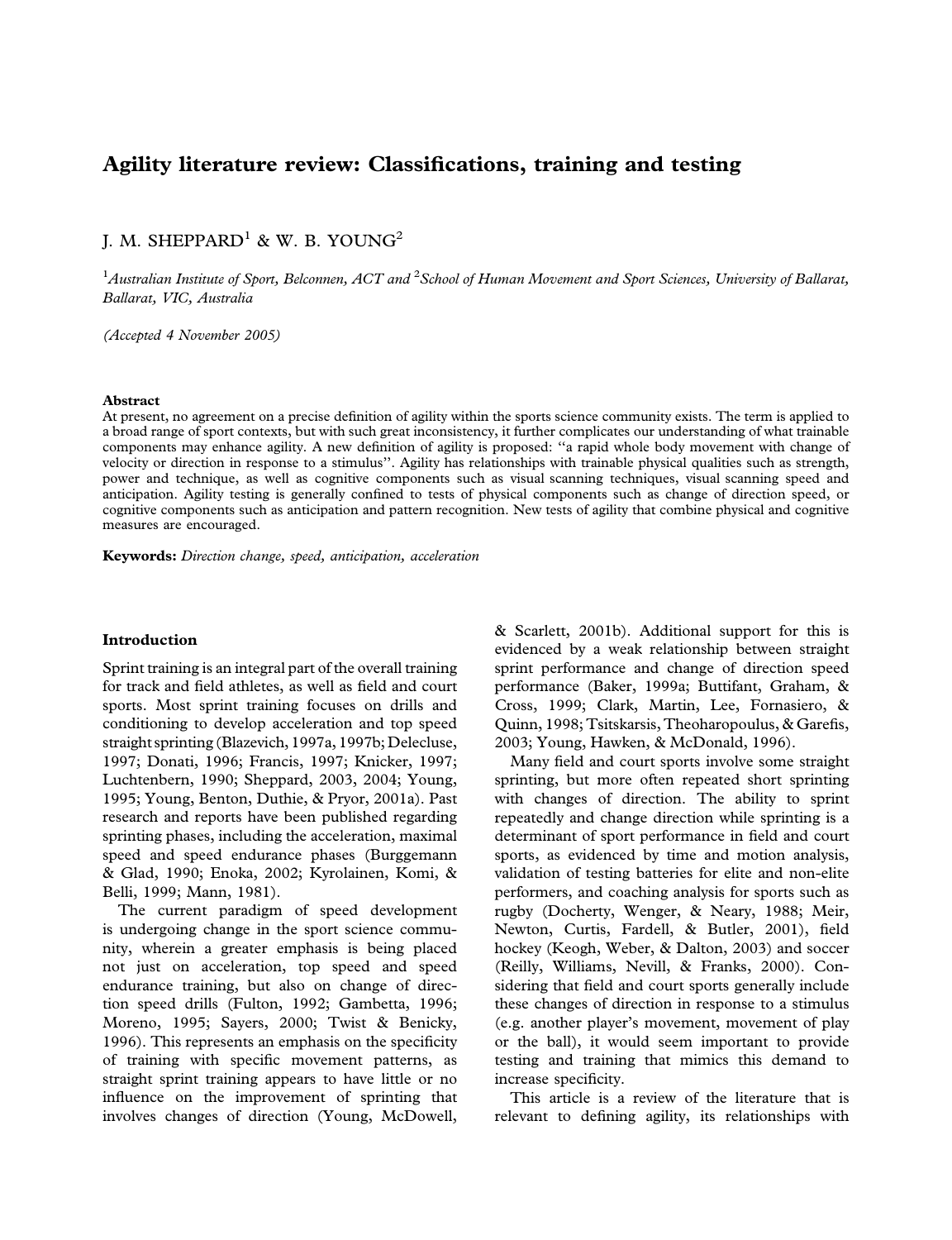other trainable qualities, and the testing of agility. We propose a new definition of agility that recognizes both the cognitive and physical components involved in agility for sport.

## Defining agility

At present, there is no consensus among the sports science community for a clear definition of agility. Agility has classically been defined as simply the ability to change direction rapidly (Bloomfield, Ackland, & Elliot, 1994; Clarke, 1959; Mathews, 1973), but also the ability to change direction rapidly and accurately (Barrow & McGee, 1971; Johnson & Nelson, 1969). In more recent publications, some authors have defined agility to include whole-body change of direction as well as rapid movement and direction change of limbs (Baechle, 1994; Draper & Lancaster, 1985).

Even more confusing has been the introduction of the term ''quickness'' (Baker, 1999a; Moreno, 1995), which is seemingly used interchangeably for both agility and change of direction speed. Quickness has been identified as ''a multi-planar or multidirectional skill that combines acceleration, explosiveness, and reactiveness'' (Moreno, 1995). This definition suggests that quickness consists of cognitive and physical reactive abilities and explosive acceleration. If this is an identifiable physical quality, then one might infer that quickness is a component of agility, as the proposed definition (Moreno, 1995) for quickness does not include deceleration or changing direction. However, the available literature includes skills and tests that involve changing direction and deems these to be quickness drills and tests (Baker, 1999a; Moreno, 1995).

Currently, the term quickness is used a great deal in North American sports settings, and has been the topic of several presentations and workshops marketed towards athletes and coaches. The term quickness is also used extensively on the worldwide-web in reference to training methods for fieldsport athletes. Although the exact definition of quickness is unclear, its use will be avoided in the current article, as it is seemingly vague.

In addition, the term ''cutting'' has been used with reference to a directional change during a sprint movement (Bernier, 2003; Besier, Lloyd, Ackland, & Cochrane, 2001a; Besier, Lloyd, Cochrane, & Ackland, 2001b; Colby et al., 2000; McClay et al., 1994). Unlike the term quickness, cutting seemingly refers only to the specific portion of a directional change where the athlete's foot contacts the ground to initiate the change of direction.

The difficulty in finding an accepted definition of agility could be the result of the multiple factors, from various disciplines within sports science, which influence agility performance. A biomechanist might view agility in terms of the mechanical changes involved in altering body position. A motor learning scientist in sports psychology might view agility in terms of the information processing involved in visual scanning, decision making and reaction to a stimulus to change directions, as well as the process involved in learning and retaining the appropriate motor skill. Strength and conditioning coaches might define agility in terms of the physical qualities involved in changing direction. The differences seen in definitions of agility could simply be due to the perspective of various authors, and their individual expertise and background. A comprehensive definition of agility would recognize the physical demands (strength and conditioning), cognitive processes (motor learning) and technical skills (biomechanics) involved in agility performance.

In 1976, Chelladurai proposed a thorough definition of agility, noting that although there was agreement on the importance of agility in many sports, there were many varied definitions of agility. Furthermore, Chelladurai noted that none of these definitions included appropriate recognition of the perceptual and decision-making components that are involved in many sports. The author outlined a classification of agility so that tasks were deemed to be simple, temporal (no spatial uncertainty, but temporal uncertainty), spatial (no temporal uncertainty, but spatial uncertainty), or universal (temporal and spatial uncertainty) (Table I).

Defining various forms of agility performance, such as simple, temporal, spatial and universal, is unique in the literature. In particular, movements like the sprint start in athletics, which are considered agility tasks (Chelladurai, 1976), could be described as involving reaction time and velocity, as reaction time is defined as the minimum time from the presentation of a stimulus to the onset of a response, with velocity being defined as the rate of change in position with respect to time (Enoka, 2002). However, in the context of Chelladurai's (1976) complete group of definitions, simple, temporal, spatial and universal agility provide a unique framework for the understanding of the demands of many sports. When viewed from their simplest to most complex, tasks can be classified into one of the four categories outlined by Chelladurai (1976). This framework could be useful for coaches and sport scientists to classify sporting skills, thereby allowing an improved understanding of the sub-components involved.

Most research on agility testing has applied the term ''agility'' to describe any dynamic sporting action that involves a change in body position (Draper & Lancaster, 1985; Fulton, 1992; Hastad & Lacy, 1994). The application of the term agility varies, but has included lunges (Cronin, McNair, &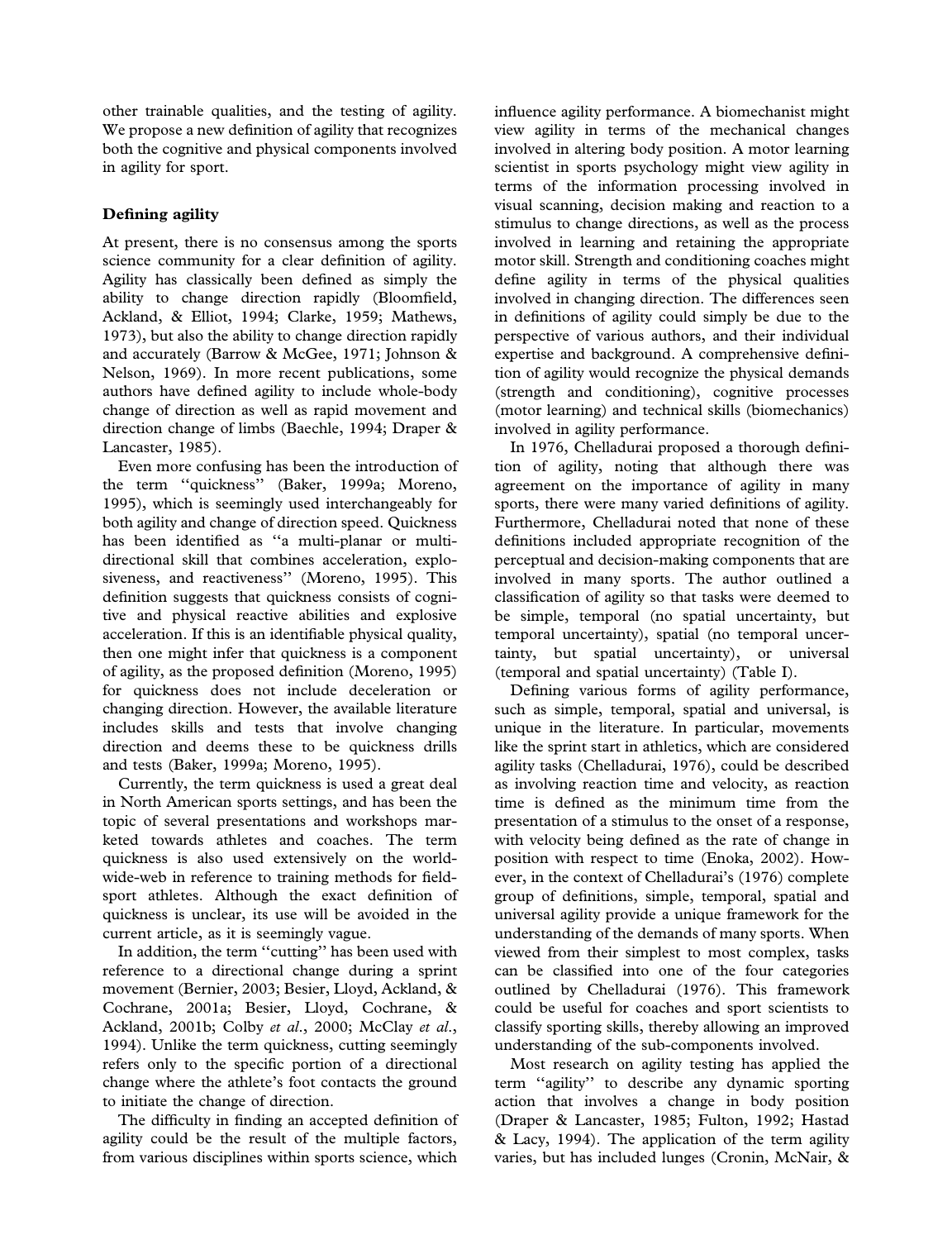Marshall, 2003), a 3-yard run forward and back from a stationary start (Hoyle & Holt, 1983), climbing over and under a track and field hurdle (Alricsson, Harns-Ringdahl, & Werner, 2001), sprinting forward, stopping and returning from a  $180^\circ$  turn (Draper & Lancaster, 1985), simple hopping movements (Booher, Hench, Worrell, & Stikeleather, 1993), but most commonly sprinting with directional changes (Fulton, 1992; Gabbett, 2002; Gambetta, 1996; Meir et al., 2001; Reilly et al., 2000; Rigg & Reilly, 1987; Twist & Benicky, 1996). According to Chelladurai (1976), all of these movements could be

classified as simple agility only, in that there is no temporal or spatial uncertainty involved.

Recently, Young, James and Montgomery (2002) outlined a comprehensive definition of agility as it related to running sports such as football codes. The researchers addressed the multi-faceted influences involved in agility performance. In particular, the authors outlined that there are two main components of agility – change of direction speed and perceptual and decision-making factors. Within these two main components, sub-components exist, as outlined in Figure 1.

Table I. Classifications of agility (modified from Chelladurai, 1976).

| Agility classification | Definition                                                                          | Example of sporting skill                                                                                                                                                                                                                                          |
|------------------------|-------------------------------------------------------------------------------------|--------------------------------------------------------------------------------------------------------------------------------------------------------------------------------------------------------------------------------------------------------------------|
| Simple                 | No spatial or temporal uncertainty                                                  | Gymnast's floor routine: pre planned activity,<br>initiated when the athlete desires, with movements<br>that the athlete has pre planned. Stimulus is the<br>athlete's own movement and the physical domain in<br>which they are executing the skill               |
| Temporal               | Temporal uncertainty, but movement is<br>pre planned (spatial confidence)           | Athletics sprint start: pre planned activity, initiated in<br>response to a stimulus (starter's pistol) wherein there<br>is no certainty as to exactly when the pistol will fire                                                                                   |
| Spatial                | Spatial uncertainty, but timing of movement<br>is pre planned (temporal confidence) | Volleyball or racquet sport service receive: the umpire<br>determines a narrow window of time wherein the<br>server must serve the ball to the opponent. However,<br>there is no certainty on the part of the receiver as to<br>where the service will be directed |
| Universal              | Spatial and temporal uncertainty                                                    | Ice hockey or football: during offensive and defensive<br>plays, the athletes cannot anticipate with certainty<br>when or where opposition players will move to                                                                                                    |



Figure 1. Universal agility components (modified from Young et al., 2002).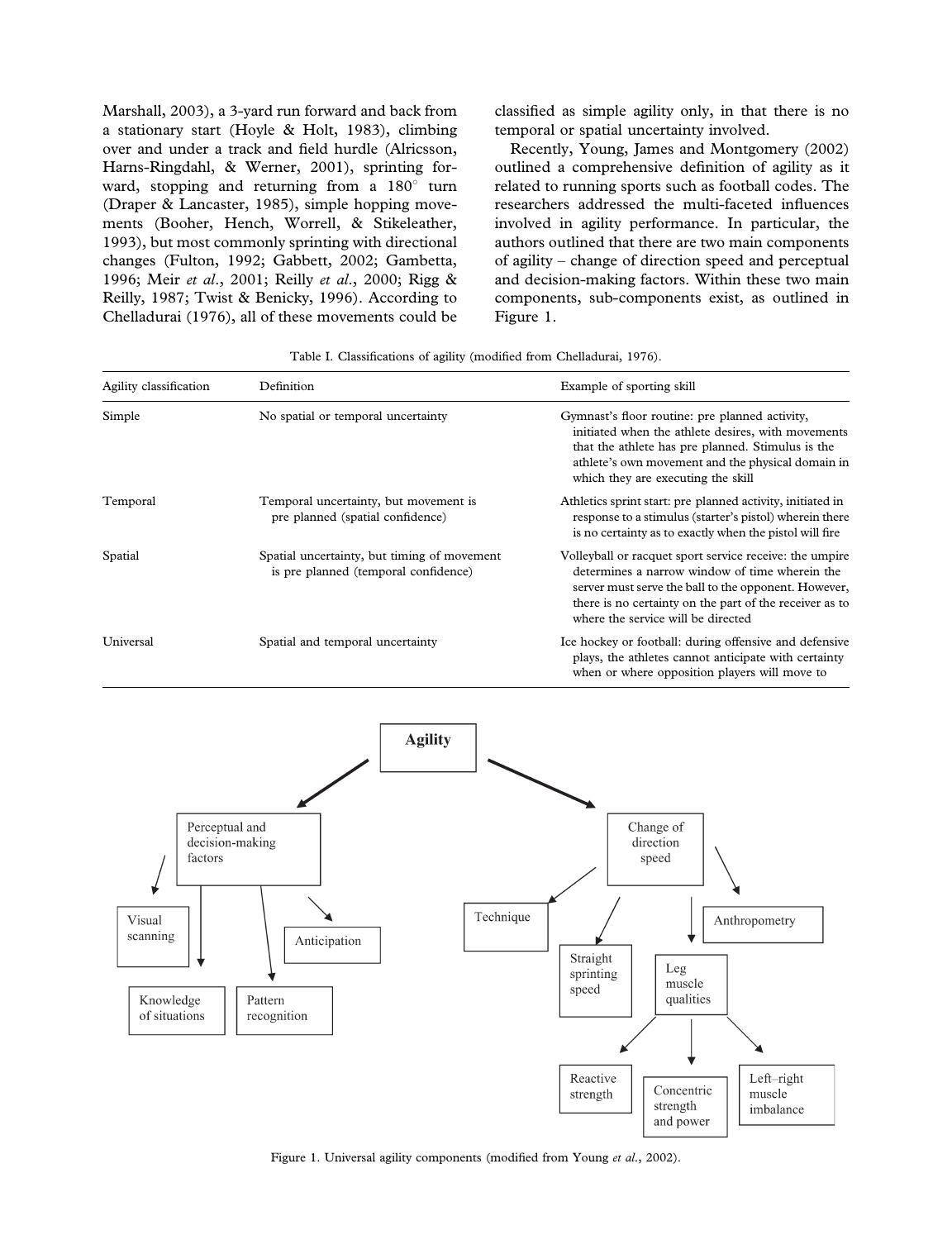In addition to their classification of agility for running sports, Young et al. (2002) included the term ''change of direction speed'' not only as a component of agility, but also to describe movement wherein no reaction to a stimulus is required. In other words, some conditioning exercises could be classified as change of direction speed exercises (sprints with changes of direction), while others could be classified as agility (sprints with directional changes in response to a stimulus).

Based on a review of literature that attempts to classify agility, it is obvious that several inconsistencies exist. There is clearly a trend among coaches and sport scientists to apply agility in a liberal manner, seemingly wherever a task involves dynamic movement requiring athleticism. This practice retards our understanding of the unique nature of skills that are applied in various settings. For example, if we are to accept that a pre-planned task such as an obstacle course is an agility task (Pandorf et al., 2003), yet we also accept that a reactive evasion drill for team sport athletes requires agility, how do we measure agility? And, within each circumstance, what factors are involved in agility performance? Sports scientists and coaches will be unable specifically to target the agility-related needs of various athletes if these subclassifications of agility are not understood.

A simpler definition of agility could be established by using an exclusion criterion, rather than an inclusion criterion such as that proposed by Chelladurai (1976) (Table I). While Chelladurai defined four levels within the context of agility, a more straightforward definition could assist coaches and sport scientists in communication, research, training and testing of agility.

If we accept that agility involves a response to a stimulus, then it is appropriate to eliminate the use of the classifications within agility that Chelladurai (1976) proposed. Tasks could be identified by describing the skill itself, using a biomechanical or physiological perspective. For example, a shot-put motion does not involve a response to any stimulus, although it has been described as an agility task (Chelladurai, 1976). This ability to pre-plan the skill, although requiring decision making, does not involve a response to a stimulus. From a cognitive perspective, this type of activity is referred to as a closed skill (Cox, 2002; Murray, 1996). Instead of classifying this as an agility task, we could describe the muscular and biomechanical motions involved. This will eliminate the grouping of such varying tasks into the classification of agility.

Another example often described as an agility running drill involves athletes running patterns around stationary objects (Gambetta, 1996). There is no reaction to a stimulus in these drills, and

therefore training and testing in this manner will simply develop or evaluate change of direction speed, rather than agility performance.

Ultimately, the cognitive components involved in tasks that have traditionally been described as agility (e.g. athletics sprint start, shot put, zig-zag runs) differ greatly from tasks that contain significant uncertainty of time or space (e.g. reacting to a spike in volleyball, evading an opponent in football). To a great extent, the execution of many skills that have traditionally been deemed as agility have an automatic response, and therefore little or no uncertainty (Murray, 1996). From a cognitive perspective, these are closed skills and uncertainty is limited.

Open skills require athletes to respond to sensory stimuli around them, and the response is not an automated or rehearsed response (Cox, 2002). To provide further clarification, the example of a sprint start is useful. When a sprinter is set in the blocks, he or she will initiate movement in response to the audio stimulus of the starter's pistol. However, the response is one that can be rehearsed and therefore pre-planned. Although this skill has been referred to as an agility task (Chelladurai, 1976), it is not an open skill, and therefore is not an agility task.

By adopting an exclusive definition, the clarity and specificity of wording within the sporting community will increase. In other words, tasks are either accepted as agility tasks or they are not. We propose a new definition of agility for sport as follows: ''a rapid whole-body movement with change of velocity or direction in response to a stimulus''. This definition respects the cognitive components of visual scanning and decision making that contribute to agility performance in sport (Abernethy, Wood, & Parks, 1999; Chelladurai, 1976; Young et al., 2002), as well as the physical performances involved in acceleration, deceleration and changes of direction in evading an opponent, sprints with changes of direction to contact a ball or player, or initiation of whole-body movement in response to a stimulus. To be considered an agility task, the movement will not only involve change in speed or direction, but must also be an open skill, wherein a reaction to a stimulus is involved and the movement is not specifically rehearsed.

This definition is therefore not dependent on directional change, as with previous definitions (Baechle, 1994; Chelladurai, 1976; Draper & Lancaster, 1985; Johnson & Nelson, 1969; Semenick, 1990). For example, agility could describe a soccer player who rapidly accelerates or decelerates in a straight line to evade an opponent, as this action is not pre-planned, would be in response to the movements of the opposing player (stimuli) and is an open skill.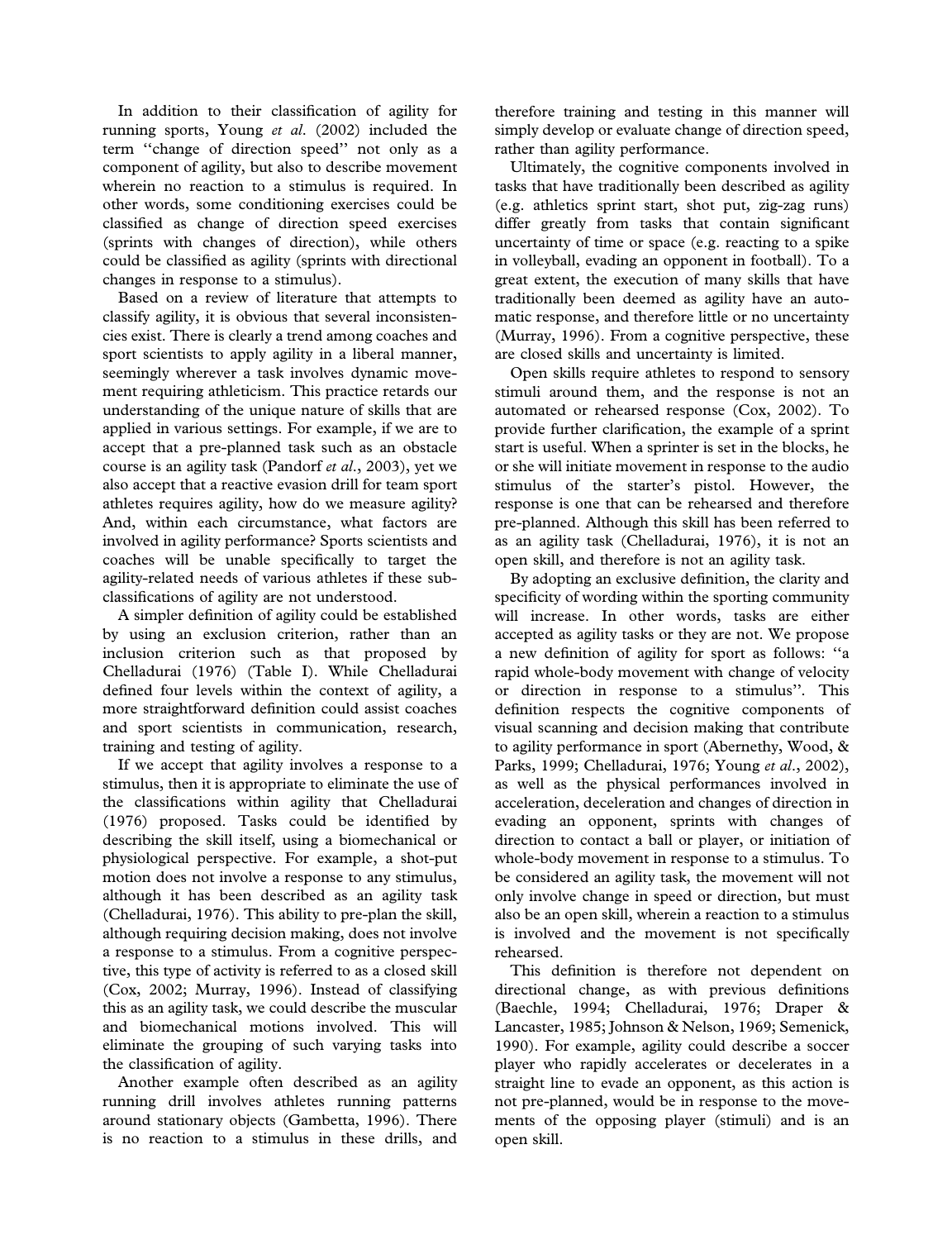#### Physical relationships with agility

With a clear understanding of what an agility task is, we can proceed to examine the physical factors that can potentially be trained to improve agility performance. Almost all existing literature that has attempted to describe relationships with some measure of agility or training to improve agility has used a timed task involving one or more changes of direction, also known as change of direction speed.

### Relationship between straight sprinting speed and change of direction speed

Anecdotally, it would appear that many strength and conditioning coaches believe that there is indeed a strong relationship between straight sprinting speed and change of direction speed, as some articles and many training sessions tend to address both qualities simultaneously. However, research evidence to support this view could not be found.

For example, in comparing the relationship between performance of the Illinois agility test and a 20-m sprint, Draper and Lancaster (1985) reported a statistically significant low to moderate correlation  $(r = 0.472)$ . The Illinois agility test is a timed task involving some straight sprinting and multiple direction changes around obstacles.

Young *et al.* (1996) also investigated the relationships between speed and change of direction speed among Australian Rules football players. In this study, the researchers compared straight sprinting, sprinting while bouncing a football, sprinting with three planned directional changes at  $90^\circ$  angles, sprinting with three planned directional changes at  $90^\circ$  angles while bouncing a football, and sprinting with three directional changes at  $120^\circ$  angles. The results supported the researchers' hypothesis in that the correlations between sprint and agility tests were all very low, indicating that sprinting, sprinting while bouncing a ball and sprinting while changing direction were distinct and specific qualities.

Using similar planned change of direction tests, Baker (1999a) examined the performance differences of elite and developmental rugby league players. The results of the study indicated that the two groups were similar in their straight running speed, but that the elite players performed better in tests that involved change of direction. The results of Baker's (1999a) study support those of Young et al. (1996), in that sprinting and agility are separate physical qualities. Additionally, similarly poor correlations  $(r = 0.33)$  were reported with soccer players (Buttifant, Graham, & Cross, 1995) when comparing change of direction speed (CODS) test performance and straight sprint test performance. The participants

were tested on a 20-m straight sprint as well as a generic CODS test, involving four directional changes, of approximately 20 m.

Based on the similar results presented by Baker (1999a), Buttifant et al. (1999), Draper and Lancaster (1985) and Young et al. (1996), straight sprint testing appears not to be related strongly to sprinting with changes of direction testing. Furthermore, and perhaps most importantly, straight sprint training does not improve performance in sprints with changes of direction (Young et al., 2001b). In this rare training study comparing sprint training with CODS performance (Young et al., 2001b), no significant improvements were reported in CODS performance after a chronic period of sprint training. If sprinting and sprinting with directional changes were strongly related, and if speed had a causal relationship with change of direction speed, the sprint training intervention used by Young et al. (2001b) would not only have improved straight speed (as was reported) but also change of direction speed. Generally, the more changes of direction, the less the transfer from the straight sprint training to change of direction speed. Also, CODS training had limited transfer to straight speed, providing clear evidence for the specificity of speed and CODS training (Young et al., 2001b). It might be hypothesized that straight sprint training would contribute even less to performance in an agility test that requires decision making.

Another consideration that is relevant to field and court sports involving complex skills (running with a ball, dribbling, etc.) is that sprinting while performing a skill further increases the complexity of the task. This increase in complexity affects an athlete's performance, as evidenced by weak relationships between straight sprinting ability and the ability to perform complex tasks such as dribbling a basketball (Tsitskarsis et al., 2003) or bouncing an Australian Rules Football (Young *et al.*, 1996). Based on this consideration, tests and training that address skill demands could increase validity.

### Leg strength qualities and change of direction speed

Many strength and conditioning coaches believe that strength and power measures and sprinting performance are strongly linked (Blazevich, 1997a, 1997b; Johnson, 1996; Luchtenbern, 1990; Sheppard, 2003, 2004), as correlations in the literature generally suggest moderate to strong relationships (Baker, 1999b; Young, McLean, & Ardagna, 1995; Young et al., 1996). However, as noted previously, straightsprinting speed and speed while changing direction appear to be distinct physical qualities (Buttifant et al., 1999; Draper & Lancaster, 1985; Young et al., 1996, 2001b). Therefore, one cannot infer that the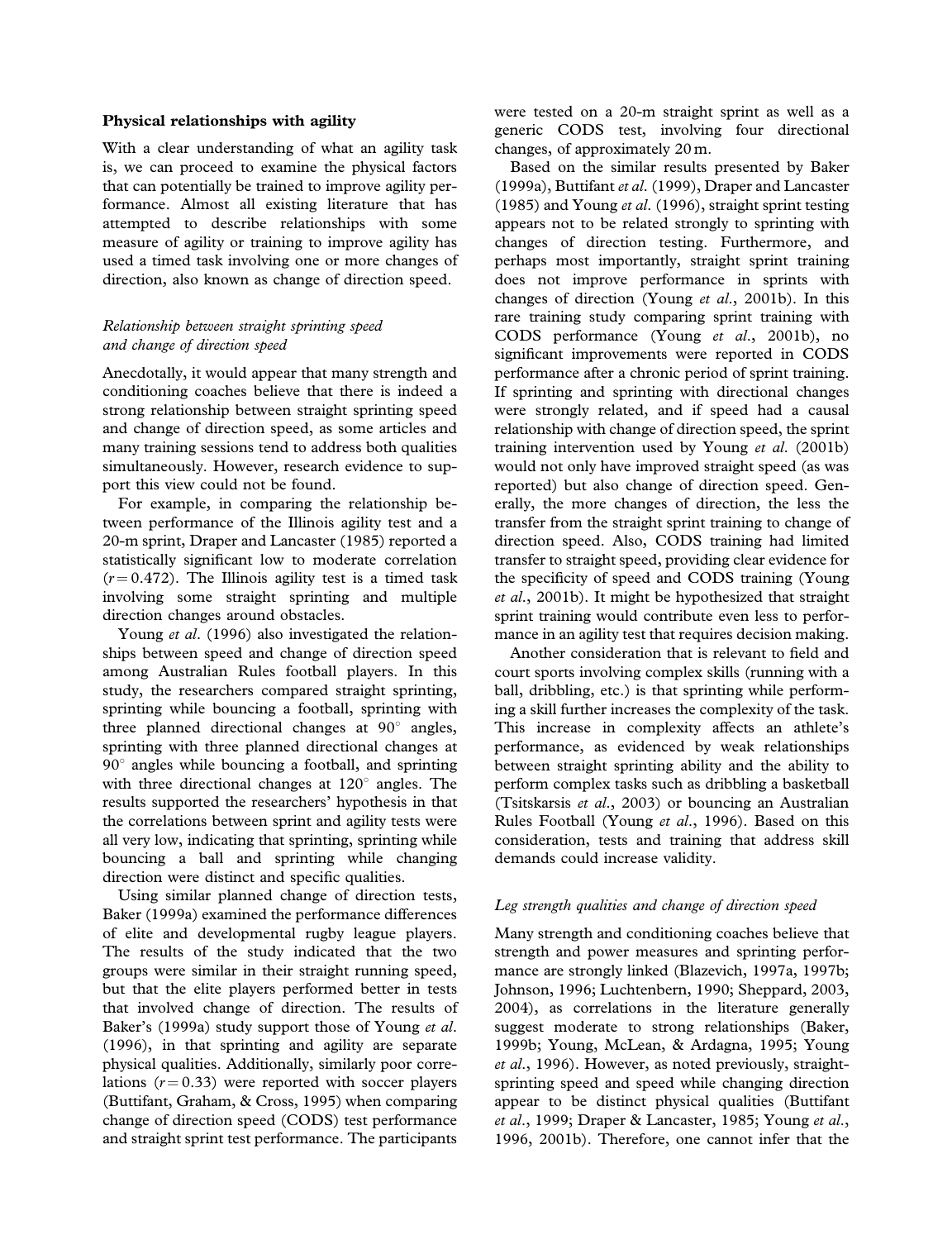apparent relationship between strength and straight sprinting can be extended to strength and change of direction speed, and an analysis of the relationship between leg muscle qualities and change of direction speed is warranted.

We will now examine literature that involves measures of muscular strength, power and reactive strength. Muscular strength measures have used loaded squat movements (Young et al., 1996) as well as an isokinetic squat (Negrete & Brophy, 2000). Power measures of the lower extremity have generally utilized counter-movement vertical jumps (Negrete & Brophy, 2000; Webb & Lander, 1983; Young *et al.*, 1996) and continuous vertical jumps (Djevalikian, 1993). Reactive strength, a measure of the ability to change rapidly from an eccentric to a concentric action, has been measured using a depth jump from various drop heights (Djevalikian, 1993; Young et al., 1996, 2002).

## Change of direction speed and leg muscle strength and power

Young *et al.* (1996) found low  $(r=0.01)$  and nonsignificant correlations between a 20-m sprint with three  $90^\circ$  directional changes and a countermovement jump loaded with an additional 50% of the participant's body weight. As the load was considered to be relatively high for a counter-movement jump, the authors deemed this protocol to be a strength measure. Young et al. (1996) also found low correlations  $(r = -0.10)$  between an unloaded counter-movement jump and the 20-m CODS test. Similarly, Djevalikian (1993) reported low  $(r = 0.15)$ and non-significant correlations between power measures (15-s vertical jump performance) and a ''boomerang run'' that involved seven changes in direction: four  $90^\circ$  turns and three  $180^\circ$  turns (the test is run in both directions, providing a time to completion for a trial involving entirely right turns and a trial involving entirely left turns).

Webb and Lander (1983) used a single vertical jump and a single standing broad jump in comparison with an L-run change of direction speed test. Again, low and non-significant correlations were reported for both the standing broad jump  $(r = -0.35)$  and the vertical jump  $(r = -0.19)$  in relationship with the L-run for change of direction speed.

Young *et al.* (2002) correlated an 8-m sprint with directional changes with an isokinetic squat for power set at  $40^{\circ}$  per second. A low and nonsignificant relationship  $(r = 0.34)$  was reported between the two variables. In contrast, Negrete and Brophy (2000) reported moderate and significant correlations  $(r = -0.60; P < 0.05)$  between singleleg isokinetic squat strength and a complex, multidirectional CODS task.

Based on the results of Djevalikian (1993), Webb and Lander (1983) and Young et al. (1996, 2002) (but see Negrete & Brophy, 2000), concentric strength and power measures appear to be poor predictors of change of direction speed. Perhaps the difference observed between these studies is the nature of the task used to evaluate change of direction speed. Negrete and Brophy (2000) used a complex multi-directional task over short distances, whereas the others (Djevalikian, 1993; Webb & Lander, 1983; Young et al., 1996, 2002) used sprint tests that involve some straight sprinting and changes of direction while sprinting. It could be that the CODS and sprint tasks adopted by these other researchers involved a greater amount of variability in acceleration and deceleration before changing direction and differences in technique compared with the shorter distances used by Negrete and Brophy (2000). This variability of running speed and technique in the sprint/CODS tasks could account for the weaker relationship with strength and power qualities, whereas with a test of lower variability in technique and less distance covered, there may simply be fewer physical factors to account for performance, resulting in a stronger relationship.

It would appear that strength and power measures have an influence on change of direction speed (Negrete & Brophy, 2000), but that this relationship might only be observable when comparing tasks involving changes of direction speed over short distances. One might then infer that for sports such as badminton, and for field sport players involved in changes of direction over short distances (e.g. soccer goalkeeping), strength and power measures have a stronger relationship with changes of direction speed than athletes who perform directional changes with higher speeds over longer distances (soccer forward). However, this is not entirely clear. Further research on the effect of strength and power training on various measures of change of direction speed (addressing both sprints and directional changes as well as short-distance directional changes) would increase our understanding of the relatedness of strength and power with change of direction speed. It would also appear to be fruitful to investigate the relationship between change of direction speed and agility with other forms of muscle strength testing, such as eccentric protocols. Eccentric muscle function could have a strong relationship with deceleration, which, as previously established, is a component of field running and court sports.

## Relationship between bilateral reactive strength and change of direction speed

Djevalikian (1993) investigated the relationship between reactive strength and change of direction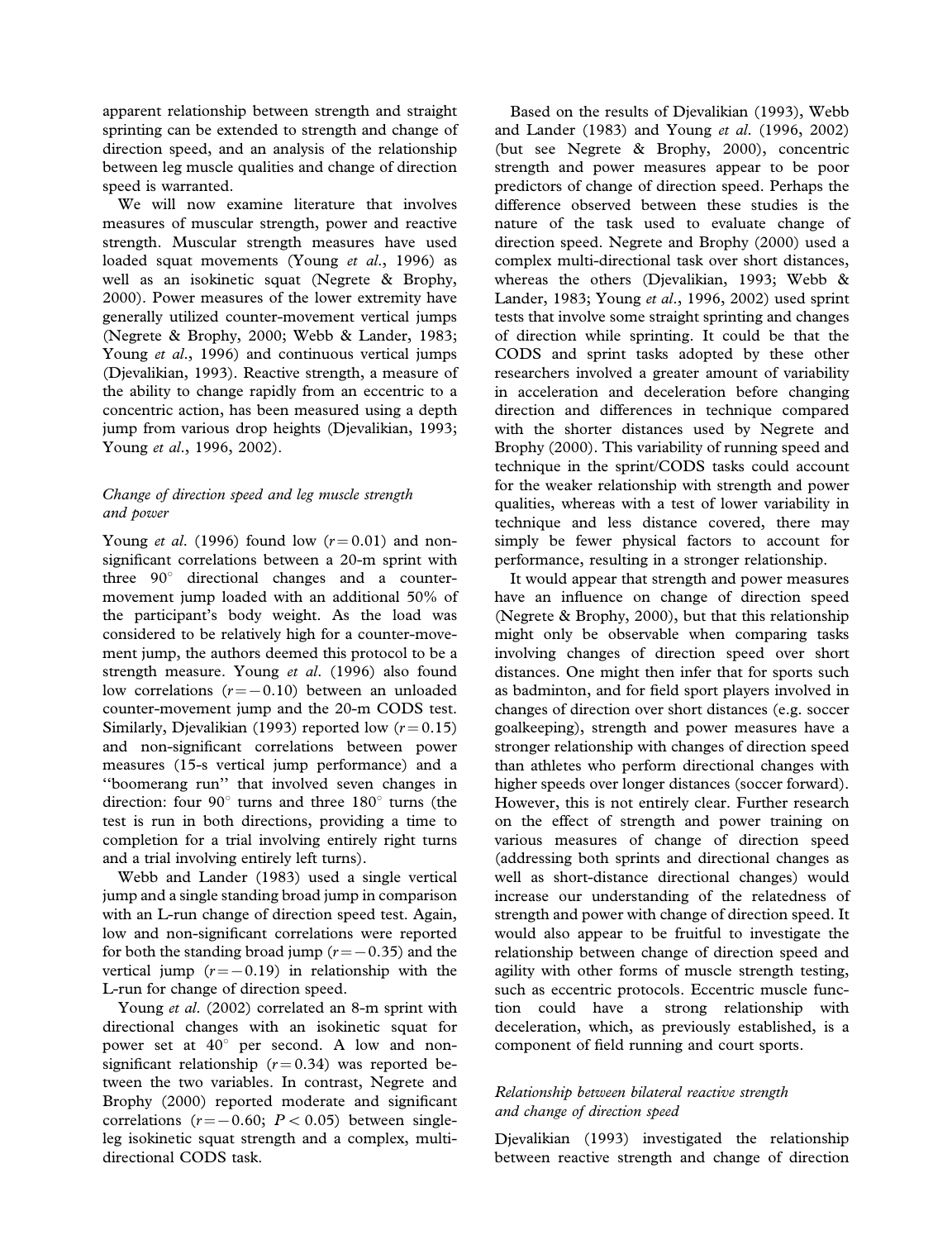speed. A statistically significant  $(P < 0.05)$  correlation  $(r = 0.42)$  was reported between the depth jump measure of reactive strength and the boomerang CODS task. However, Young et al. (1996) found a low  $(r = 0.36)$  and non-significant correlation between a drop jump and a 20-m sprint with three directional changes. Similarly, Young et al. (2002) reported non-significant correlations  $(r = -0.47)$ between a depth jump and sprints with changes in direction.

Young et al. (2002) suggested that reactive strength, due to its stretch – shortening cycle (SSC) involvement, is a better predictor, or at least has a stronger relationship with change of direction speed. This viewpoint receives some support from the results of Djevalikian (1993), but not those of Young et al. (1996).

## Unilateral muscle strength and power qualities and change of direction speed

Djevalikian (1993) examined the relationship between concentric muscle power strength imbalances between the right and left leg, and changes of direction while driving off the weaker leg. In other words, if an individual is weaker on the left leg, would he or she move more slowly to the right due to the push-off action of the left leg? The results suggested that there was no significant relationship between concentric muscle power and change of direction speed.

However, Young et al. (2002) reported that lowerextremity muscle imbalances influence change of direction speed. Their participants were found to be significantly slower in changing direction off the weaker leg when performing a unilateral drop jump test for reactive strength. The authors suggested that this was due to the similar push-off action of the drop jump (reactive strength movement) and that of a dynamic push-off in changing direction while sprinting.

Interestingly, there was little evidence of a strong relationship between bilateral strength and power (Djevalikian, 1993; Webb & Lander, 1983; Young et al., 1996, 2002). Furthermore, studies of unilateral concentric power did not report strong correlations (Djevalikian, 1993; Young et al., 2002). However, when investigating unilateral reactive strength, perhaps more specific to the reactive push-off action involved in changing direction, results indicated a stronger relationship (Young et al., 2002).

Based on research findings (Baker, 1999b; Delecluse et al., 1995; Kukolj, Ropret, Ugarkovic, & Jaric, 1999; Young et al., 1995, 1996), it is clear that strength and sprinting are related. However, it would appear that this relationship does not extend to sprints with directional changes (Baker, 1999b; Negrete & Brophy, 2000; Webb & Lander, 1983; Young et al., 1996). In addition, typical power measures are not strong predictors of CODS performance (Djevalikian, 1993; Negrete & Brophy, 2000; Young et al., 1996, 2002).

Based on the finding of Young et al. (2002), however, it would appear that reactive strength imbalances are a good predictor of imbalances in performance of change of direction sprints off the stronger and weaker leg. These authors suggested that future research should focus on an examination of the effects of training methods known to reduce unilateral reactive strength muscle imbalance (Knight, Cohen, & Woodward, 2002; Kuhn, 1993) and its effect on agility performance.

### Anthropometry and change of direction speed

Very little research has attempted to correlate anthropometric variables and change of direction speed performance. Theoretically, factors such as body fat and body segment lengths may contribute to agility performance. In comparing two athletes of equal total body mass, the fatter athlete will have less lean mass to contribute to the speed requirements of agility performance. In addition, the fatter athlete will have a greater mass of excess fatty tissue (not lean body mass) and inertia, thereby requiring greater force production per unit of lean mass to produce a given change in velocity or direction (Enoka, 2002).

Test batteries have revealed that athletes in sports such as rugby and soccer, who perform better on CODS tests, tend also to have lower body fat (Gabbett, 2002; Meir et al., 2001; Reilly et al., 2000; Rigg & Reilly, 1987). However, this does not indicate a causal relationship. In fact, direct correlations between change of direction speed and body fat were not performed in the aforementioned studies. Indeed, the one study that did involve correlations of body fat and change of direction speed in rugby players found that the two variables were not strongly correlated  $(r = 0.21)$  (Webb & Lander, 1983). Based on the results of these studies, we can only infer that low body fat and high speed in changing direction are important for success in the sports examined. The relationship between these two variables is unclear.

Other factors that could potentially be related to CODS performance are height, relative limb lengths, and the height of the athlete's centre of gravity. Some research has suggested that limb length has a relationship with certain sporting tasks, such as lunges typical of directional changes in tennis (Cronin et al., 2003). Comprehensive investigations into anthropometric factors and change of direction speed have yet to be performed.

An individual with a low centre of gravity could conceivably be able to apply horizontal force more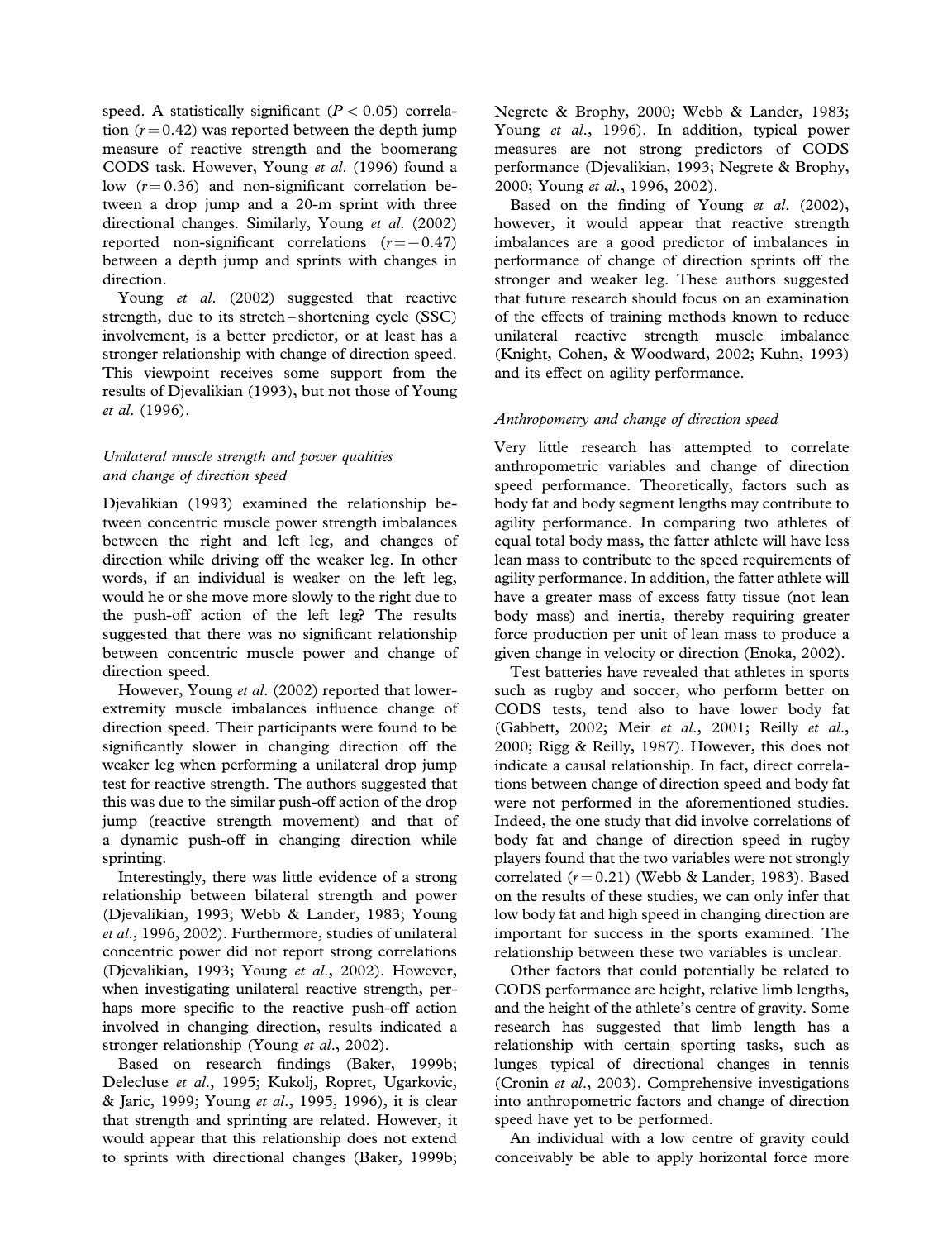quickly than a taller athlete, because they would require less time to lower their centre of gravity in preparation for a lateral direction change. This could mean that a faster change of direction is possible. It would appear fruitful to investigate this possibility using quantitative biomechanical measurement techniques.

## Technique

Running technique has been suggested to play a key role in the performance of sprints with directional changes (Bompa, 1983; Sayers, 2000). In particular, a forward lean and low centre of gravity would appear essential in optimizing acceleration and deceleration, as well as increasing stability. The stability afforded by a low centre of gravity, as opposed to the upright stance and high centre of gravity of track and field sprinters (Francis, 1997), allows more rapid changes of direction, because to change direction at higher speeds, athletes must first decelerate and lower their centre of gravity (Sayers 2000). In other words, Sayers (2000) was suggesting that because sprinting with a high centre of gravity (as seen in track and field technique) requires postural adjustments (lowering of the centre of gravity and shortening stride lengths) and deceleration before changing direction, athletes in sports that require frequent changes of direction should run with a lower centre of gravity, greater forward lean and perhaps shorter stride lengths than athletics sprinters.

Review of the opinions proposed by Sayers (2000) reveals the greater need for specificity between training for sprinting and training for speed and agility in sports that require changes of direction. However, the biomechanics of straight-sprint training of the acceleration phase in athletics is similar to that proposed by Sayers (2000). In fact, a pronounced forward lean and low centre of gravity is an integral part of acceleration in sprinting for athletics (Francis, 1997; Mann, 1981), which is similar to that in agility sports (Sayers, 2000). The obvious exception would be that in athletics, sprinters are taught to keep their visual focus low (looking downward) for a portion of the acceleration phase (Francis, 1997), while in agility sports, visual scanning of the court or playing field is continuous.

In addition, sprinters might purposefully accelerate under greater control, in that they do not necessarily aim to achieve top speed as quickly as possible, but favour a controlled acceleration (Francis, 1987). In most running sports, sprints are generally short and of varying distances. Athletes in these sports will accelerate as much as possible in the shortest period of time. In the case of a 100-m sprint, but especially a 200-m sprint, the sprinter accelerates for a large portion of the race, aiming to achieve top speed late in the race, thereby minimizing the fall off in speed near the end of the race. Although it is commonly accepted that elite sprinters accelerate for longer periods simply because they also have higher top speeds that take longer to reach, tactical advice also involves controlling acceleration so that top speed is reached at an optimal time for overall race performance. The difference seen between athletics sprinting and sprinting in other sports is that the athletics sprint can be planned and strategy can play a role, whereas with the football codes, for example, short sprints occur throughout the game and cannot be pre-planned. Therefore, sprint training for sports other than athletics should include the need to accelerate, reaching the highest speed possible in the shortest time period (in addition to including relevant cognitive and skill demands).

In an examination of knee-joint loads comparing unplanned and planned change of direction, differences in specific approach-speed technique were observed (Besier et al., 2001a, 2001b). When participants were required to react to a light stimulus to change direction, the loads on the knee were increased, which was thought to be related to a suboptimal posture imposed by the time-stress in reacting to the stimulus and changing direction. This implies that postural techniques differ between planned and unplanned changes of direction.

Specific quantitative research of techniques in sprints for field sports, and sprints involving change of direction speed, is non-existent. Research quantifying stride length and biomechanical differences between high and low achievers in sprints with directional changes would appear fruitful.

## Testing agility

The vast majority of tests purported to assess agility are tests for change of direction speed, as acknowledged by Ellis et al. in Gore  $(2000, p. 132)$ :

The basic movement patterns of many team sports require the player to perform sudden changes in body direction in combination with rapid movement of limbs ... The ability of the player to use these maneuvers successfully in the actual game will depend on other factors such as visual processing, timing, reaction time, perception, and anticipation. Although all these factors combined are reflected in the player's on-field ''agility'', the purpose of most agility tests is simply to measure the ability to rapidly change body direction and position in the horizontal plane.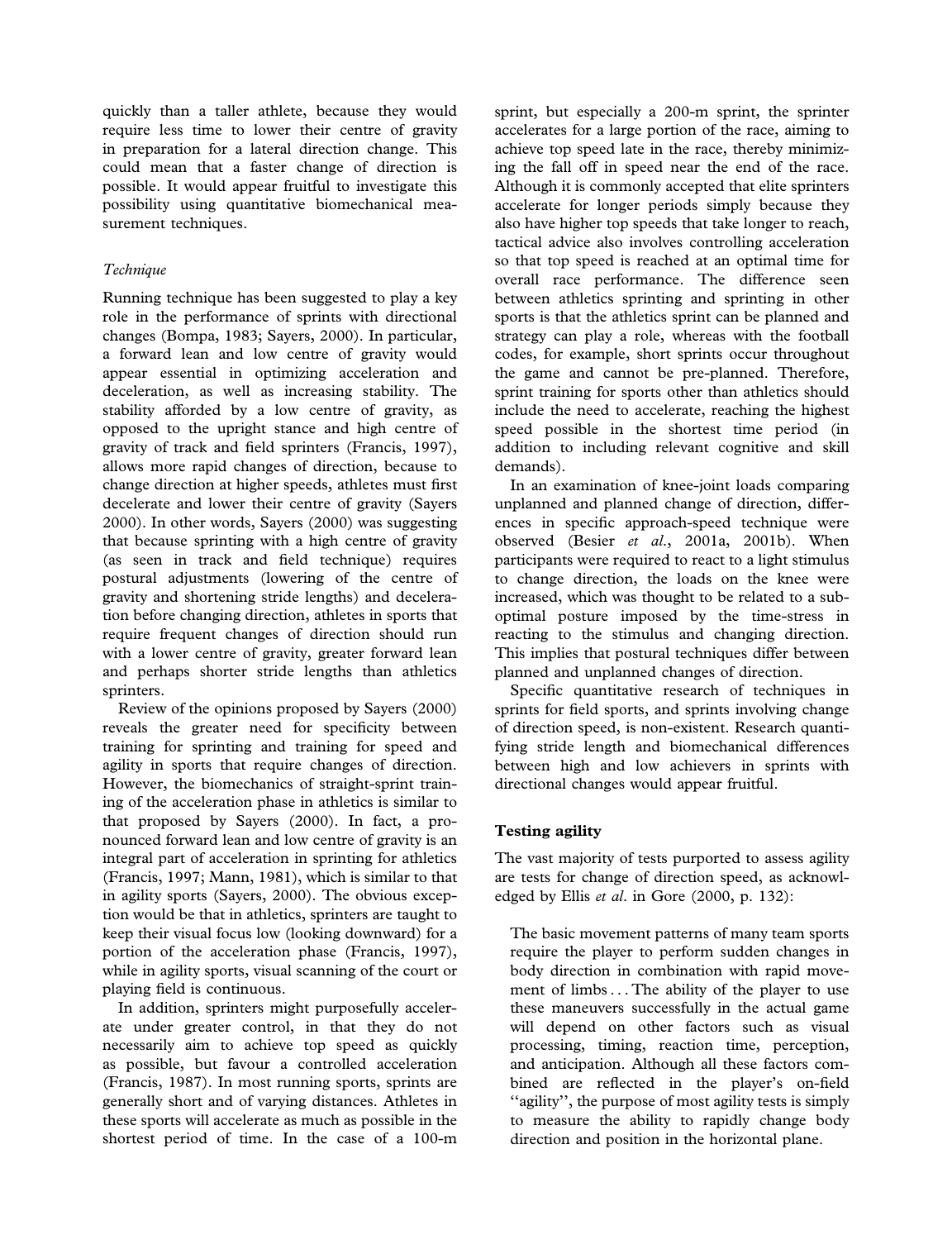#### Tests of change of direction speed

In their review of the literature, Draper and Lancaster (1985) found no valid attempts at evaluating agility. The Illinois agility test (Cureton, 1951; Hastad & Lacy, 1994) (Figure 2), 20-m sprint, upand-back test and the 505 test (Figure 3) were compared. At the time, the Illinois test was considered a standard test of agility. The researchers concluded that the 505 test was the most valid test of agility examined because it resulted in the highest correlation with acceleration in the turning phase of



Figure 2. Illinois agility test (after Cureton, 1951). direction or movement.

the test, but did not correlate highly with velocity. Draper and Lancaster (1985) deemed the Illinois agility test to be less valid than the 505 test, as it correlated strongly with top speed. The authors' viewpoint was that agility tests should be independent of top speed, whereas acceleration was more related to the demands of a change of direction and re-acceleration.

Draper and Lancaster (1985) did not consider any decision-making factors in their test design of agility. In fact, they accepted traditional definitions for agility that do not address perceptual factors (Baumgartner & Jackson, 1975). Both the 505 and the up-and-back test involved pre-planned movements.

The 505 test was designed with the demands of cricket in mind. In the 505 test, the athlete sprints forward to a line 5 m ahead and pivots  $180^\circ$  before returning to the start position (Figure 3). This test is especially appropriate for cricket batsmen, as the movement patterns are similar to those used by batsmen running between the wickets. However, the test has been used for other sports requiring change of directions and agility, such as netball (Gore, 2000).

The common theme in the tests of agility used by Baker (1999a), Draper and Lancaster (1985), Webb and Lander (1983) and Young *et al.* (1996, 2002) is that there is no stimulus present, and therefore none of these tests requires any cognitive and reactive component. Although there is great variation in the tests used, none of these studies involved tests requiring a reaction to a stimulus with a change of



Figure 3. The 505 test of agility (after Draper & Lancaster, 1985).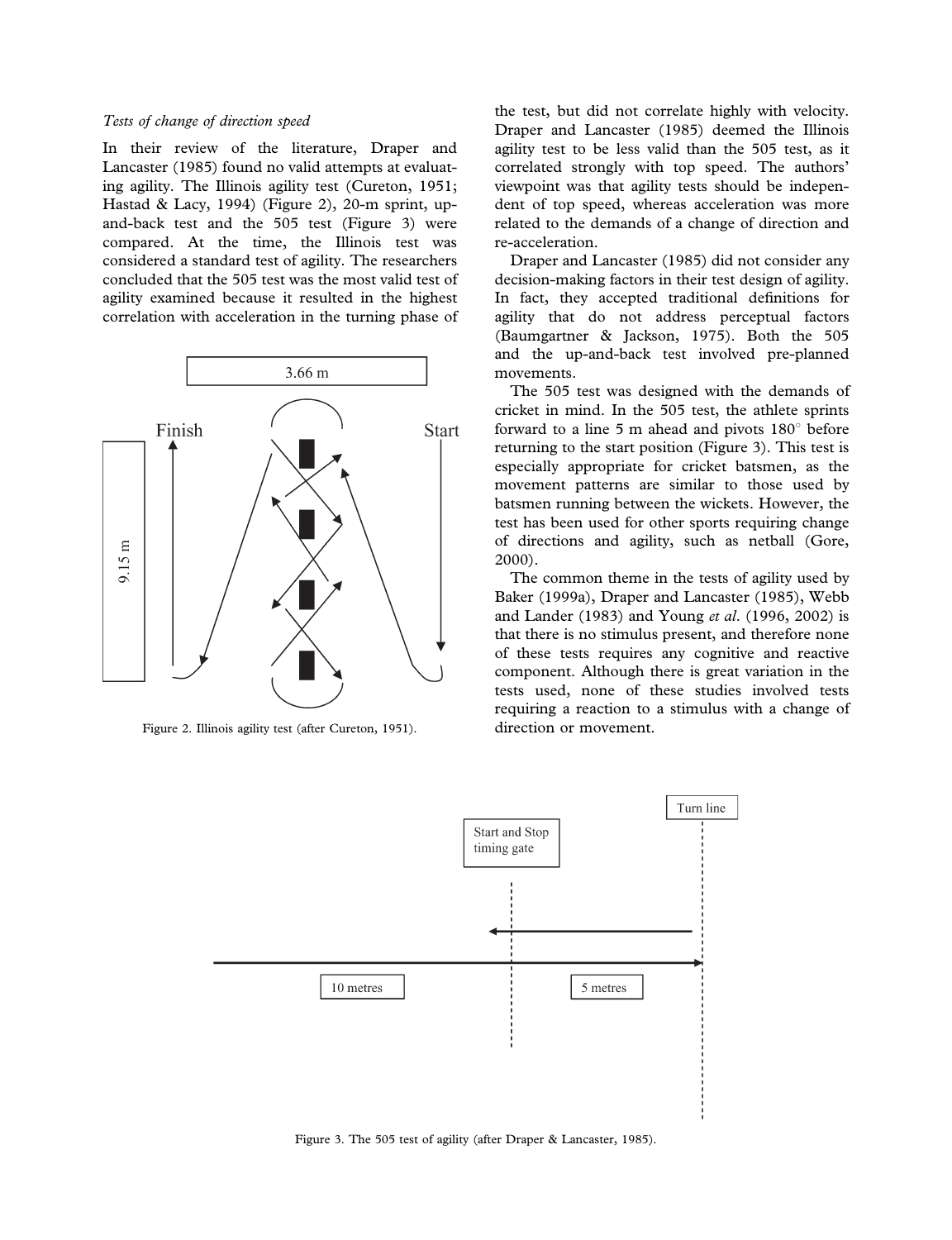#### Cognitive considerations when testing agility

Chelladurai, Yuhasz and Sipura (1977) examined the reactions of participants using an apparatus that triggered a display of several lights. Upon triggering the activator switch, the participant was exposed to one of several variations in illumination of the light bulbs on the display. The participant had to move quickly off the reaction mat to a switch below the bulb, press the switch (which turned the bulb off) and then return to the start area and press the activator switch again to stop the timer. The reaction times measured using this apparatus included total time of the task, forward time (time from leaving the mat to touching the switch below the bulb) and return time (time taken to return from the bulb switch to the mat). Based on the classifications provided by Chelladurai (1976), this apparatus tested universal agility, as the timing of the stimulus was uncertain, and there was little confidence in where the participant was to move in response (indicating both spatial and temporal uncertainty).

Although this apparatus was a significant step forwards in providing a stimulus in agility testing (i.e. responding to a light bulb), there is no means of including sport-specific perceptual and decisionmaking components such as recognition of movement patterns. For this reason, the apparatus is unlikely to be valid in differentiating elite and nonelite sport performers.

Hertel, Denegar, Johnson, Hale and Buckely (1999) assessed the reliability of a commercially available test apparatus for universal agility performance – the Cybex Reactor (Cybex Corp., Ronkonkoma, NY). The test device consists of 14 target sensors on the floor of the training facility. These sensors are interfaced with a small video monitor and a computer terminal. The computer terminal contains a multitude of pre-programmed scenarios that require the participant to react to the video prompts on the monitor and move to the corresponding target on the floor, before being presented with the next stimulus.

As with any electronic stimulus device, the participant is exposed to a two-dimensional and generic stimulus. The light image does not resemble a stimulus that is present in sport. In addition, the generic pattern of targets (14 targets evenly spaced with the first two rows containing 4 targets each and the third row containing 6 targets) does not simulate sporting movements.

Cognitive research suggests that the anticipatory cues of high-performance athletes are linked directly to specific cues displayed by opponents within their sport (Abernethy & Russell, 1987; Abernethy et al., 1999; Farrow, Chivers, Hardingham, & Sachse, 1998). It has been suggested that elite performers differ from non-elite performers in their ability to use more clues earlier in the execution of a skill when anticipating an opponent's movements (Abernethy & Russell, 1987). Therefore, tests that involve generic cues are likely to be limited in their ability to distinguish between elite and non-elite performers in a sport that requires a reaction to highly specific stimuli.

It is important to be aware of the informationprocessing demands of tasks in each sport. For some tasks, there is no need for a response to a stimulus, whereas others require that skills be executed in response to a stimulus. The more complicated the stimulus, the longer the response delay, based on the information-processing demands (Cox, 2002) (Figure 4).

Specificity of the stimulus presentation is important, as anticipatory expertise appears to be dependent on the specific stimulus used to test this quality (Abernethy & Russell, 1987; Muir, 1996; Tenenbaum, Levy-Kolker, Sade, Lieberman, & Lidor, 1996). When considering the human information-processing model, a stimulus produces specific mental operations that are based on the individual's retrieval of stored memory information before initiating a response. The accuracy and speed of this response will be dependent on the previously stored information specific to that situation (Cox, 2002). In other words, if the test stimulus is not adequately specific to the sport setting, then the measurement of response time will not be valid in measuring sporting expertise, because the participant will not necessarily have memory storage that involves the generic stimulus (Cox, 2002). Furthermore, if the information (stimulus) is either overly simple or complex compared with the demands of the sport, the response time measurement will also be invalid, as the complexity of the stimulus is also a key determinant of processing time (Murray, 1996).

Recently, at the Australian Institute of Sport in Canberra, D. Farrow and W. B. Young (personal communication) have developed an agility test protocol that addresses sport-specific movement patterns (Figure 5). This protocol uses pre-recorded video of various movements in netball as the stimulus for the participant. The participant triggers the playing of the video when the athlete's body breaks a timing beam on a set of timing lights. The athlete is then required to make a decision to move either left



Figure 4. The information processing model (after Cox, 2002).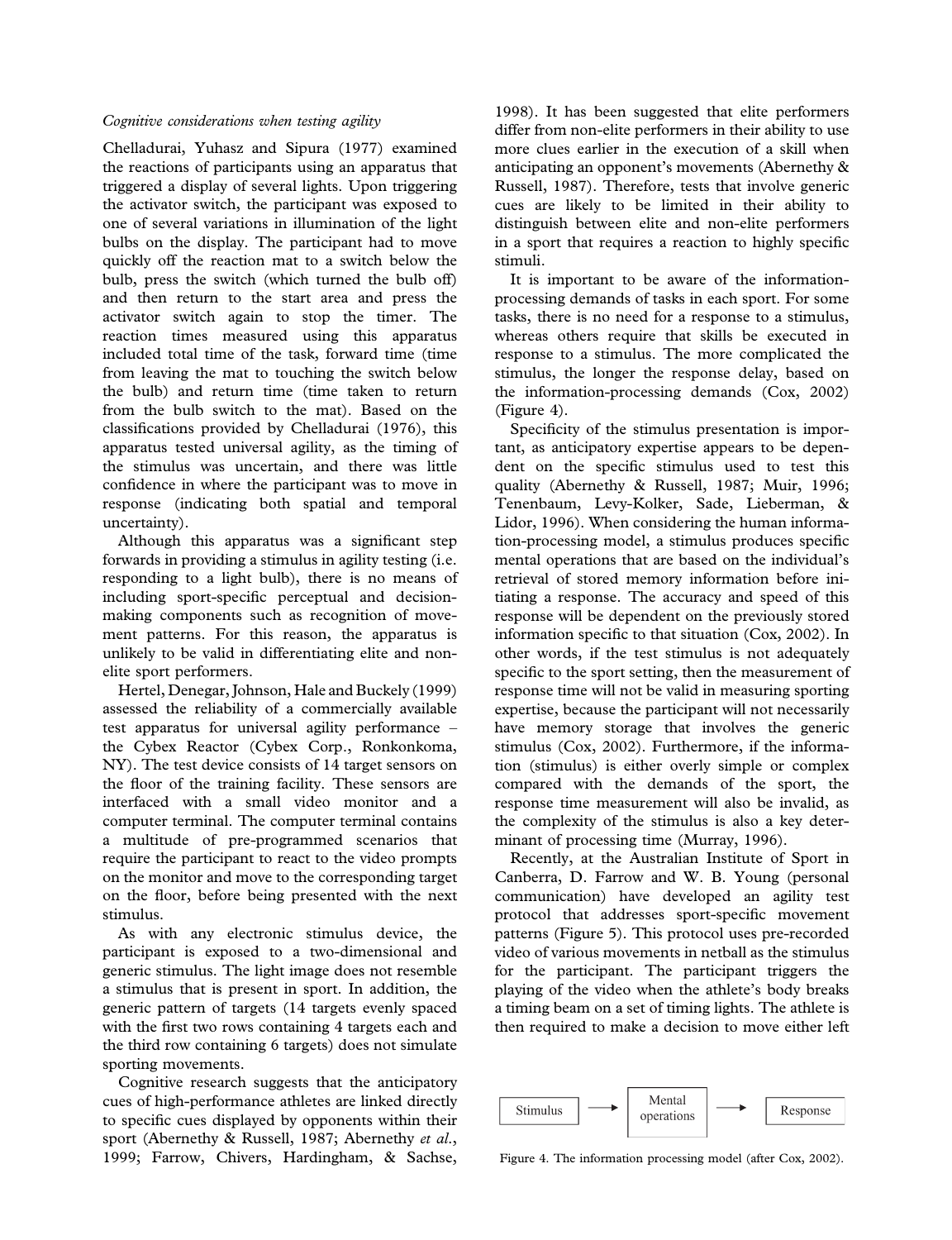

Figure 5. The reactive agility test for netball (D. Farrow and W. B. Young, personal communication).

or right in response to the video stimulus. The trial ends when the athlete's body breaks the timing beam on the left or right side of the test area.

Initial results (D. Farrow, W. B. Young, & L. Bruce, unpublished) with this agility test indicated that the high-performance netball players initiated a change of direction movement before ball release due to anticipation of the offensive player's movements on the video screen. In contrast, the low-performance netball players exhibited a longer decision time and inferior total times. Interestingly, a planned version of this test, requiring a similar movement but no with no response to the video stimulus (the participants were told which direction to run to and did not have to anticipate and make decisions in response to the video), did not distinguish between the two groups of netball players. Furthermore, the correlation between the planned version and reactive version of the test was only moderate, indicating the two tests assessed somewhat different qualities.

While this test is probably the first to use a sportspecific stimulus to determine a directional change, it has significant limitations. Teams do not generally have access to high-speed cameras and the advanced multi-media equipment necessary to record, time and display the images required for the presentation of the stimulus. To date, the technology has only been applied to netball, and a different set of video images would be required for any other sport. In addition, although the stimulus is displayed as a fullsize image, it is presented in a two-dimensional format, which might limit the amount and specificity of cues available to which the athlete is to react.

#### **Conclusions**

Based on a review of the current paradigm of agility classifications, training and testing, there is a need within the sporting community to recognize what agility involves, how it is trained and what characteristics are being assessed using existing tests of agility. As noted in the review of existing tests, many involve no decision-making or reactive component and could be better described as change of direction speed tests as proposed by Young et al. (2002).

To avoid confusion and to encourage the application of more appropriate terms, a new definition involving an exclusive criterion has been proposed (Table II). This definition recognizes the cognitive components involved in agility, and does not make sub-classifications for tasks that do not involve this cognitive component.

Agility performance does not appear to be strongly linked with straight-speed components (Baker, 1999a; Buttifant et al., 1999; Tsitskarsis et al., 2003; Young et al., 1996). Essentially, speed and agility are distinct physical qualities, and speed training does not appear to enhance change of direction speed (CODS), and CODS training does not appear to enhance speed (Young et al., 2001b). Therefore, training for change of direction speed and agility must involve highly specific training that recognizes the specific demands of the sport.

At present, and with few exceptions (D. Farrow & W. B. Young, personal communication), researchers, coaches and sport scientists are limited to the measurement of speed and change of direction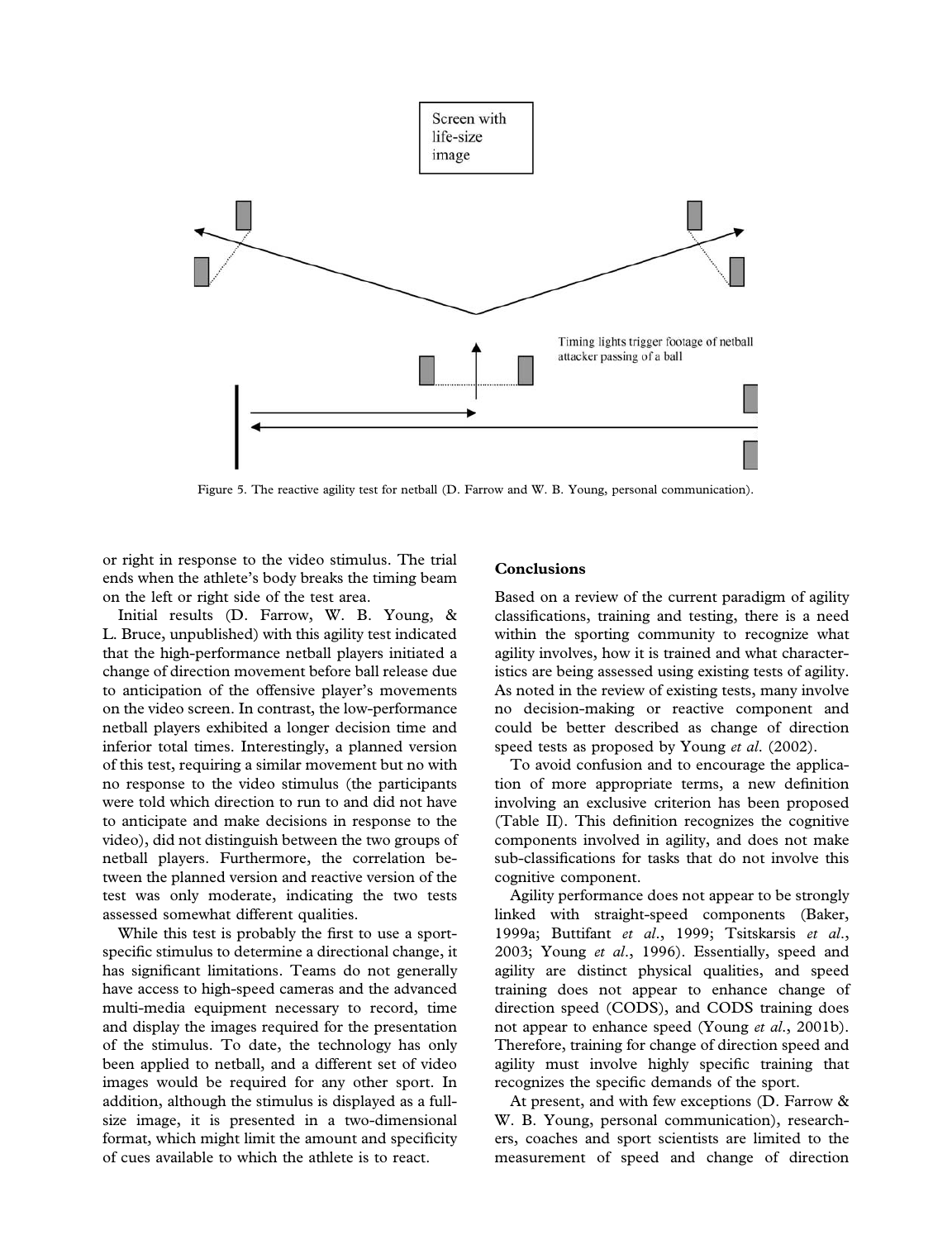Table II. Criteria for the classification of agility.

| Agility                                                                                                                                                                                                                                                                                                                                                                               | Other physical or cognitive skills                                                                                                                                                                                                                                                                                                                                                                                                           |
|---------------------------------------------------------------------------------------------------------------------------------------------------------------------------------------------------------------------------------------------------------------------------------------------------------------------------------------------------------------------------------------|----------------------------------------------------------------------------------------------------------------------------------------------------------------------------------------------------------------------------------------------------------------------------------------------------------------------------------------------------------------------------------------------------------------------------------------------|
| • Must involve initiation of body movement, change of<br>direction, or rapid acceleration or deceleration<br>• Must involve whole body movement<br>• Involves considerable uncertainty, whether<br>spatial or temporal<br>• Open skills only<br>• Involves a physical and cognitive component, such as<br>recognition of a stimulus, reaction, or execution of a<br>physical response | • Entirely pre planned skills such as shot put classified by their<br>skill function rather than included as a type of agility<br>• Running with directional changes classified as change of<br>direction speed (CODS) rather than agility or quickness<br>• Closed skills that may require a response to a stimulus<br>[e.g. the sprint start in response to the starter's pistol is<br>pre planned (closed), and therefore is not agility] |

without cognitive challenges (Baker, 1999a; Draper & Lancaster, 1985; Fulton, 1992; Pyne, 2001), with a physical measure but generic stimulus (Chelladurai et al., 1977; Hertel et al., 1999), or with cognitive challenges but with a non-specific or unmeasurable performance response (Abernethy et al., 1999; Berry, 1999; Borgeaud & Abernethy, 1987; Farrow & Abernethy, 2002; Farrow et al., 1998; Muir, 1996; Ritchie, 1999; Tenenbaum et al., 1996). Further research to establish a reliable and valid test of agility involving physical performance measures (speed) and perceptual factors is necessary.

#### References

- Abernethy, B., & Russell, D. G. (1987). Expert novice difference in an applied selective attention task. Journal of Sport Psychology, 9, 326 345.
- Abernethy, B., Wood, M. J., & Parks, S. (1999). Can the anticipatory skills of experts be learned by novices? Research Quarterly for Exercise and Sport, 70, 313 318.
- Alricsson, M., Harns Ringdahl, K., & Werner, S. (2001). Reliability of sports related functional tests with emphasis on speed and agility in young athletes. Scandinavian Journal of Medicine and Science in Sports, 11, 229 232.
- Baechle, T. R. (1994). Essentials of strength and conditioning. Champaign, IL: Human Kinetics.
- Baker, D. (1999a). A comparison of running speed and quickness between elite professional and young rugby league players. Strength and Conditioning Coach, 7(3), 3 7.
- Baker, D. (1999b). The relation between running speed and measures of strength and power in professional rugby league players. Journal of Strength and Conditioning Research, 13, 230 235.
- Barrow, H., & McGee, R. (1971). A practical approach to measure ment in physical education. Philadelphia, PA: Lea & Febiger.
- Baumgartner, T., & Jackson, A. (1975). Measurement for evaluation in physical education. Boston, MA: Houghton Mifflin.
- Bernier, M. (2003). Perturbation and agility training in the rehabilitation of soccer athletes. Athletic Therapy Today, 8(3), 20 22.
- Berry, J. T. (1999). Pattern recognition and expertise in Australian football. Unpublished honours thesis, University of Ballarat, Ballarat, VIC.
- Besier, T. F., Lloyd, D. G., Ackland, T. R., & Cochrane, J. L. (2001a). Anticipatory effects of knee joint loading during running and cutting maneuvers. Medicine and Science in Sports and Exercise, 33, 1176 1181.
- Besier, T. F., Lloyd, D. G., Cochrane, J. L., & Ackland, T. R. (2001b). External loading of the knee joint during running and cutting maneuvers. Medicine and Science in Sports and Exercise, 33, 1168 1175.
- Blazevich, T. (1997a). Resistance training for sprinters (part 1): Theoretical considerations. Strength and Conditioning Coach, 4(3), 9 12.
- Blazevich, T. (1997b). Resistance training for sprinters (part 2): Exercise suggestions. Strength and Conditioning Coach, 5(1), 5 10.
- Bloomfield, J., Ackland, T. R., & Elliot, B. C. (1994). Applied anatomy and biomechanics in sport. Melbourne, VIC: Blackwell Scientific.
- Bompa, T. (1983). Theory and methodology of training. Dubuque, IA: Kendall Hunt.
- Booher, L. D., Hench, K. M., Worrell, T. W., & Stikeleather, J. (1993). Reliability of three single leg hops tests. *Journal of Sport* Rehabilitation, 2, 165 170.
- Borgeaud, P., & Abernethy, B. (1987). Skilled perception in volleyball defense. Journal of Sport Psychology, 9, 400 406.
- Burggemann, G., & Glad, B. (1990). Time analysis of the sprint events. In B. Glad (Ed.), Scientific Research Project at the Games of the XXIVth Olympiad Seoul 1988 (pp. 11 89). Monaco: International Athletic Foundation.
- Buttifant, D., Graham, K., & Cross, K. (1995). Agility and speed in soccer players are two different performance parameters. Paper presented at the Science and Football IV Conference, Sydney, NSW.
- Buttifant, D., Graham, K., & Cross, K. (1999). Agility and speed in soccer players are two different performance parameters. Paper presented at the Science and Football IV Conference, Sydney, NSW.
- Chelladurai, P. (1976). Manifestations of agility. Canadian Associa tion of Health, Physical Education, and Recreation, 42, 36 41.
- Chelladurai, P., Yuhasz, M., & Sipura, R. (1977). The reactive agility test. Perceptual and Motor Skills, 44, 1319 1324.
- Clark, S., Martin, D., Lee, H., Fornasiero, D., & Quinn, A. (1998). Relationship between speed and agility in nationally ranked junior tennis players. Paper presented at the Australian Conference of Science and Medicine in Sport 1998, Adelaide, SA.
- Clarke, H. E. (1959). Application of measurement to health and physical education. Englewood Cliffs, NJ: Prentice Hall.
- Colby, S., Francisco, A., Yu, B., Kirkendall, D., Finch, M., & Garrett, W. (2000). Electromyographic and kinematic analysis of cutting maneuvers. American Journal of Sports Medicine, 28, 234 240.
- Cox, R. H. (2002). Sport psychology: Concepts and applications (5th edn.). New York: McGraw Hill.
- Cronin, J., McNair, P. J., & Marshall, R. N. (2003). Lunge perfor mance and its determinants. *Journal of Sports Sciences*, 21, 49 57.
- Cureton, T. (1951). Physical fitness of champions. Urbana, IL: University of Illinois Press.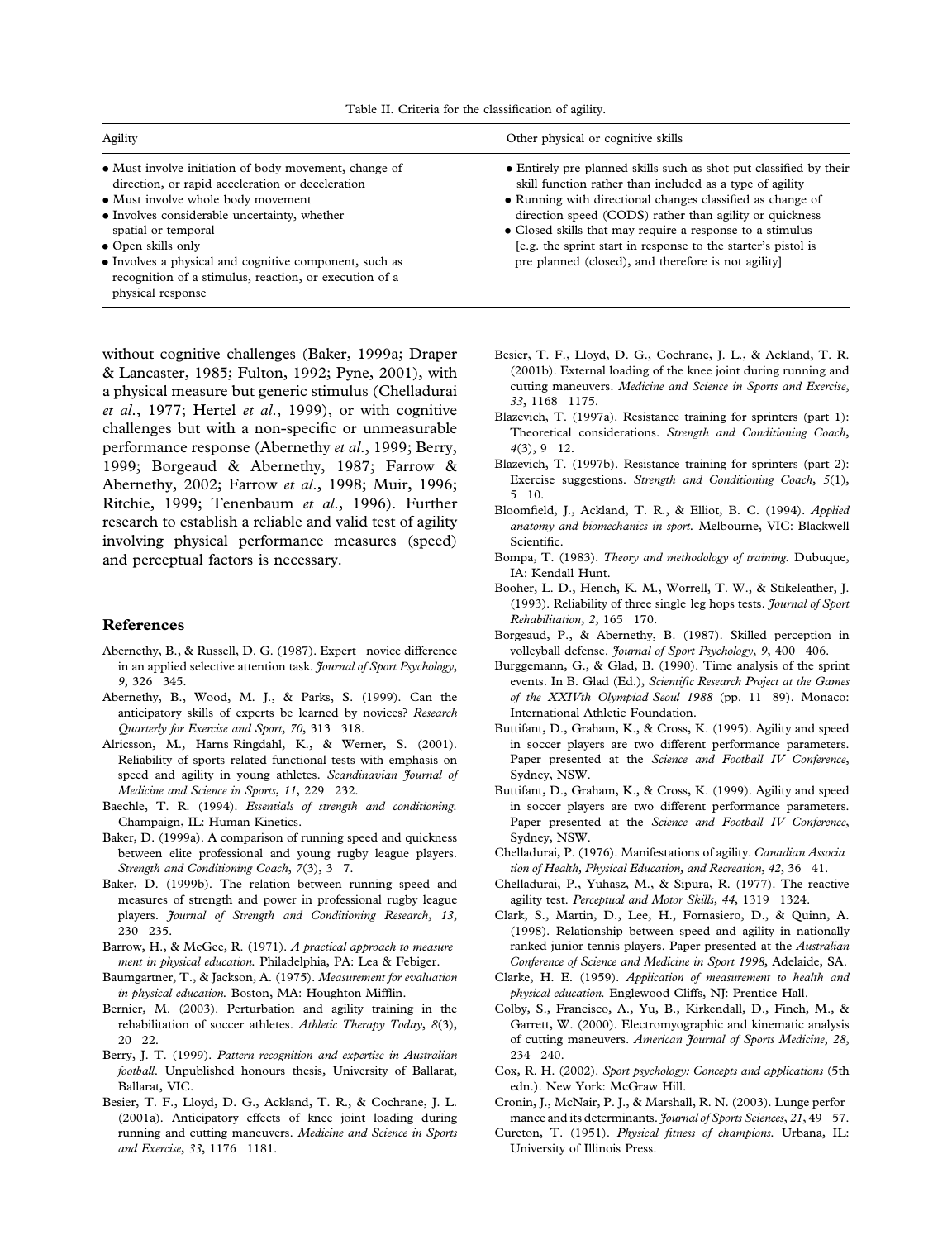Delecluse, C. (1997). Influence of strength training on sprint running performance. Sports Medicine, 24, 148 156.

- Delecluse, C., Van Coppennolle,H.,Willem, E., Van Leemputte,M., Diels, R., & Goris, M. (1995). Influence of high resistance and high velocity training on sprint performance. Medicine and Science in Sports and Exercise, 27, 1203 1209.
- Djevalikian, R. (1993). The relationship between asymmetrical leg power and change of running direction. Unpublished master's thesis, University of North Carolina, Chapel Hill, NC.
- Docherty, D., Wenger, H. A., & Neary, P. (1988). Time motion analysis related to the physiological demands of rugby. *Journal* of Human Movement Studies, 14, 269 277.
- Donati, A. (1996). The association between the development of strength and speed. New Studies in Athletics, 2(3), 51 58.
- Draper, J. A., & Lancaster, M. G. (1985). The 505 test: A test for agility in the horizontal plane. Australian Journal for Science and Medicine in Sport, 17(1), 15 18.
- Enoka, R. (2002). Neuromechanics of human movement (3rd edn.). Champaign, IL: Human Kinetics.
- Farrow, D., & Abernethy, B. (2002). Can anticipatory skills be learned through implicit video based perceptual training? Journal of Sports Sciences, 20, 471 485.
- Farrow, D., Chivers, P., Hardingham, C., & Sachse, S. (1998). The effect of video based perceptual training on the tennis return of serve. International Journal of Sport Psychology, 29, 231 242.
- Francis, C. (1997). Training for speed. Canberra, ACT: Faccioni.
- Fulton, K. T. (1992). Off season strength training for basketball. National Strength andConditioning Association Journal, 14(1), 31 33.
- Gabbett, T. J. (2002). Physiological characteristics of junior and senior rugby league players. British Journal of Sports Medicine, 36, 334 339.
- Gambetta, V. (1996). How to develop sport specific speed. Sports Coach, 19(3), 22 24.
- Gore, C. J. (2000). Physiological tests for elite athletes. Canberra, ACT: Australian Sports Commission.
- Hastad, D. N., & Lacy, A. C. (1994). Measurement and evaluation in physical education and exercise science (2nd edn.). Scottsdale, AZ: Gorsuch Scarisbrick.
- Hertel, J., Denegar, C. R., Johnson, P. D., Hale, S. A., & Buckely, W. E. (1999). Reliability of the cybex reactor in the assessment of an agility task. Journal of Sport Rehabilitation, 8, 24 31.
- Hoyle, R. J., & Holt, L. E. (1983). Comparison of athletes and non athletes on selected neuromuscular tests. Australian Journal of Sports Sciences, 3, 13 18.
- Johnson, B. L., & Nelson, J. K. (1969). Practical measurements for evaluation in physical education. Minneapolis, MN: Burgess.
- Johnson, C. (1996). The elastic strength development of Jonathan Edwards. New Studies in Athletics, 11(2 3), 63 69.
- Keogh, J., Weber, C. L., & Dalton, C. T. (2003). Evaluation of anthropometric, physiological, and skill related tests for talent identification in female field hockey. Canadian Journal of Applied Physiology, 28, 397 409.
- Knicker, A. J. (1997). Neuromechanics of sprint specific training skills. Paper presented at the 18th Symposium on Biomechanics in Sport, Denton, TX.
- Knight, C., Cohen, D., & Woodward, C. (2002). The effect of unilateral plyometric, ballistic resistance and agility training on vertical jump ability in the trained and untrained leg. Paper presented at the 12th Commonwealth International Sport Conference, Manchester, UK.
- Kuhn, W. (1993). The effects of unilateral and bilateral maximal strength training program upon the bilateral strength index. Paper presented at the International Association of Physical Education and Sport for Girls and Women, Melbourne, VIC.
- Kukolj, M., Ropret, R., Ugarkovic, D., & Jaric, S. (1999). Anthropometric, strength, and power predictors of sprinting performance. Journal of Sports Medicine and Physical Fitness, 39, 120 122.
- Kyrolainen, H., Komi, P., & Belli, A. (1999). Changes in muscle activity patterns and kinetics with increasing running speed. Journal of Strength and Conditioning Research, 13, 400 406.
- Luchtenbern, B. (1990). Training for running. Sports, 10(3), 1 6.
- Mann, R. V. (1981). A kinetic analysis of sprinting. Medicine and Science in Sports and Exercise, 13, 325 328.
- Mathews, D. K. (1973). Measurements in physical education. Philadelphia, PA: W. B. Saunders.
- McClay, I., Robinson, J., Andriacchi, T., Frederick, E., Gross, T., Martin, P. et al. (1994). A profile of ground reaction forces in professional basketball. Journal of Applied Biomechanics, 10, 222 236.
- Meir, R., Newton, R., Curtis, E., Fardell, M., & Butler, B. (2001). Physical fitness qualities of professional rugby league football players: Determination of positional differences. *Journal of* Strength and Conditioning Research, 15, 450 458.
- Moreno, E. (1995). Developing quickness part 2. Strength and Conditioning, 17, 38 39.
- Muir, P. A. (1996). Expertise in surfing: Nature of the perceptual advantage. Unpublished honours thesis, University of Ballarat, Ballarat, VIC.
- Murray, P. F. (1996). Psychology and speed. New Studies in Athletics, 11(2 3), 115 120.
- Negrete, R., & Brophy, J. (2000). The relationship between isokinetic open and closed kinetic chain lower extremity strength and functional performance. *Journal of Sports Rehabi* litation, 9, 46 61.
- Pandorf, C. E., Nindl, B. C., Montain, S. J., Castellani, J. W., Frykman, P. N., Leone, C. D. et al. (2003). Reliability assessment of two military relevant occupational physical performance tests. Canadian Journal of Applied Physiology, 28, 27 37.
- Pyne, D. (2001). Testing the athlete. In F. S. Pyke (Ed.), Better coaching: Advanced coach's manual (2nd edn., pp. 77 86). Belconnen, ACT: Human Kinetics.
- Reilly, T., Williams, A. M., Nevill, A., & Franks, A. (2000). A multidisciplinary approach to talent identification in soccer. Journal of Sports Sciences, 18, 695 702.
- Rigg, P., & Reilly, T. (1987). A fitness profile and anthropometric analysis of first and second class rugby union players. In P. Rigg (Ed.), Proceedings of the First World Congress on Science and Football (pp. 194 200). London: E & FN Spon.
- Ritchie, N. (1999). An investigation of pattern recognition anticipation within Australian rules football. Unpublished honours thesis, University of Ballarat, Ballarat, VIC.
- Sayers, M. (2000). Running techniques for field sport players. Sports Coach, Autumn, pp. 26 27.
- Semenick, D. (1990). Tests and measurements: The T test. National Strength and Conditioning Association Journal, 12(1), 36 37.
- Sheppard, J. (2003). Strength and conditioning exercise selection in speed development. Strength and Conditioning Journal, 25(4), 26 30.
- Sheppard, J. (2004). Improving the sprint start with strength and conditioning exercise. Modern Athlete and Coach, 42(4), 9 13.
- Tenenbaum, G., Levy Kolker, N., Sade, S., Lieberman, D., & Lidor, R. (1996). Anticipation and confidence of decisions related to skilled performance. International Journal of Sport Psychology, 27, 293 307.
- Tsitskarsis, G., Theoharopoulus, A., & Garefis, A. (2003). Speed, speed dribble and agility of male basketball players playing in different positions. Journal of Human Movement Studies, 45, 21 30.
- Twist, P., & Benicky, D. (1996). Conditioning lateral movement for multi sport athletes: Practical strength and quickness drills. Strength and Conditioning Journal, 18(5), 10 19.